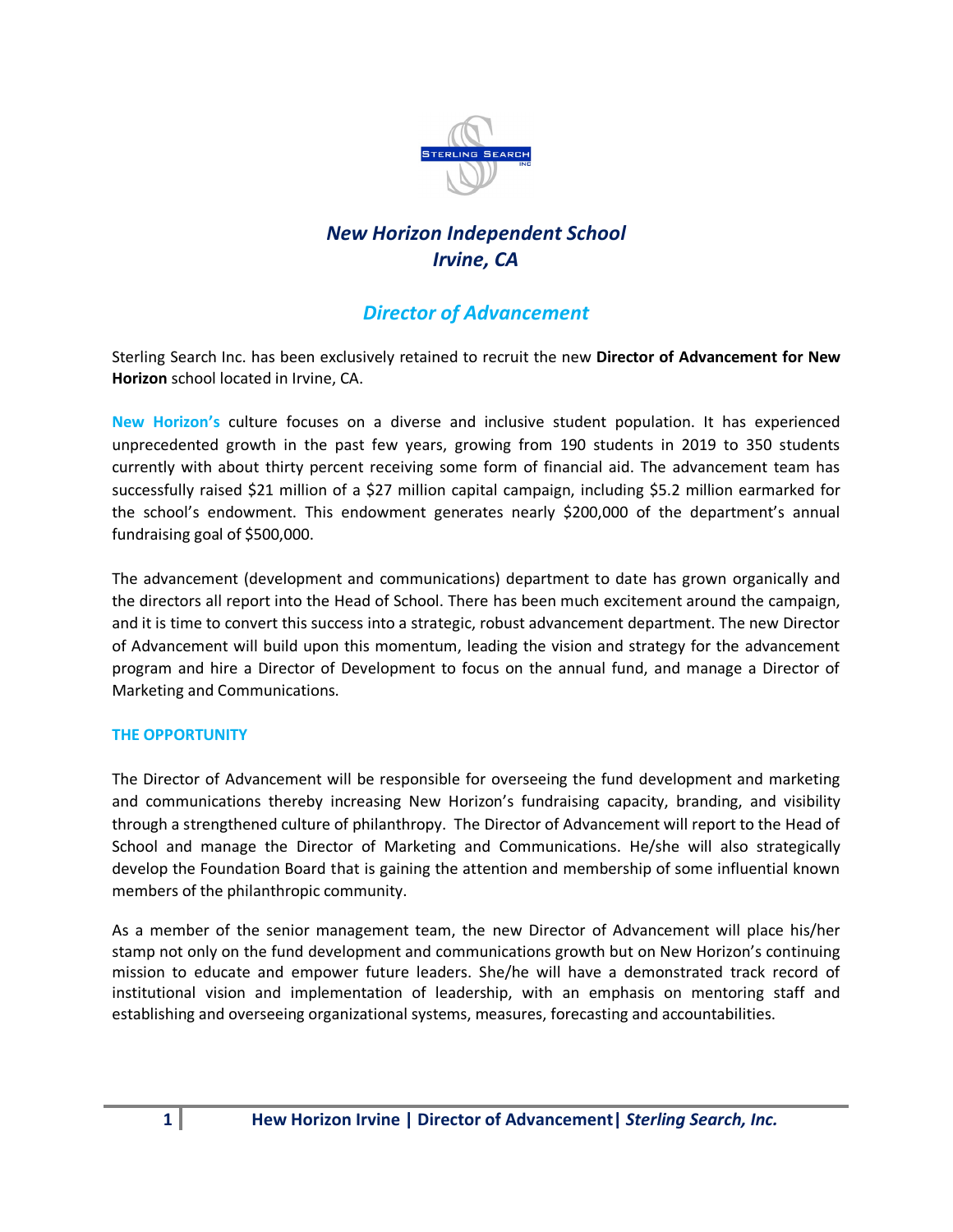He/she must possess intellectual horsepower and be naturally persuasive and fair, and value accountability for themselves and others. He/she will lead based on a sense of core ethics of collaboration and the drive of excellence.

#### **Essential Job Functions:**

- Serves as a member of the senior management team of the school.
- Works in collaboration with the Admissions Director to identify donor prospects, set direction and help refine marketing outreach to external constituencies.
- Serves as staff for the Board of Directors to report updates on advancement and other strategic initiatives.
- Serves as staff for the Advancement Committee of the Board to coordinate the advancement directions and efforts.
- Provides supervision and leadership to the advancement department including the Director of Development and Director of Communications, setting the vision and priorities for the team.

#### **Specific Duties and Responsibilities:**

- Participate with the Head of School, staff, and Board of Directors to lead the new Horizon's advancement strategies and continue to chart the school's course in fund development.
- Provide general oversight of all of the organization's advancement activities, and monitor all development functions.
- Lead, manage and direct a comprehensive fund development plan to grow revenue and build the development team as needed.
- Assist the Board of Directors to determine accountabilities for Board members and fundraising volunteers and help evaluate performance regularly.
- Ensure that philanthropy and fund development are carried out in keeping with the New Horizon's values, mission, vision, and plans.
- Provide leadership to staff and volunteers in finishing the school's capital campaign,
- Personally and with others cultivate and solicit constituents for major gifts.
- Oversee communications and marketing efforts designed to create awareness of the New Horizon's mission, vision and goals, attract applicants and foster support for the school.
- Assess the advancement staff to ensure that the organization is effectively structured and staffed with competent employees.
- Oversee performance measures, monitor results and help the Head of School evaluate the effectiveness of the organization's advancement program.
- Team with the finance department to assure sound fiscal operation of the advancement function including timely, accurate and comprehensive development of philanthropic contributions income and expense budgets, reporting, monitoring and implementation.
- Assure design and maintenance of donor and prospect records, gift management systems, and informational reports.
- Assure appropriate prospect research.
- Assure design and implementation of acknowledgment, stewardship and recognition programs with feedback and necessary check off systems.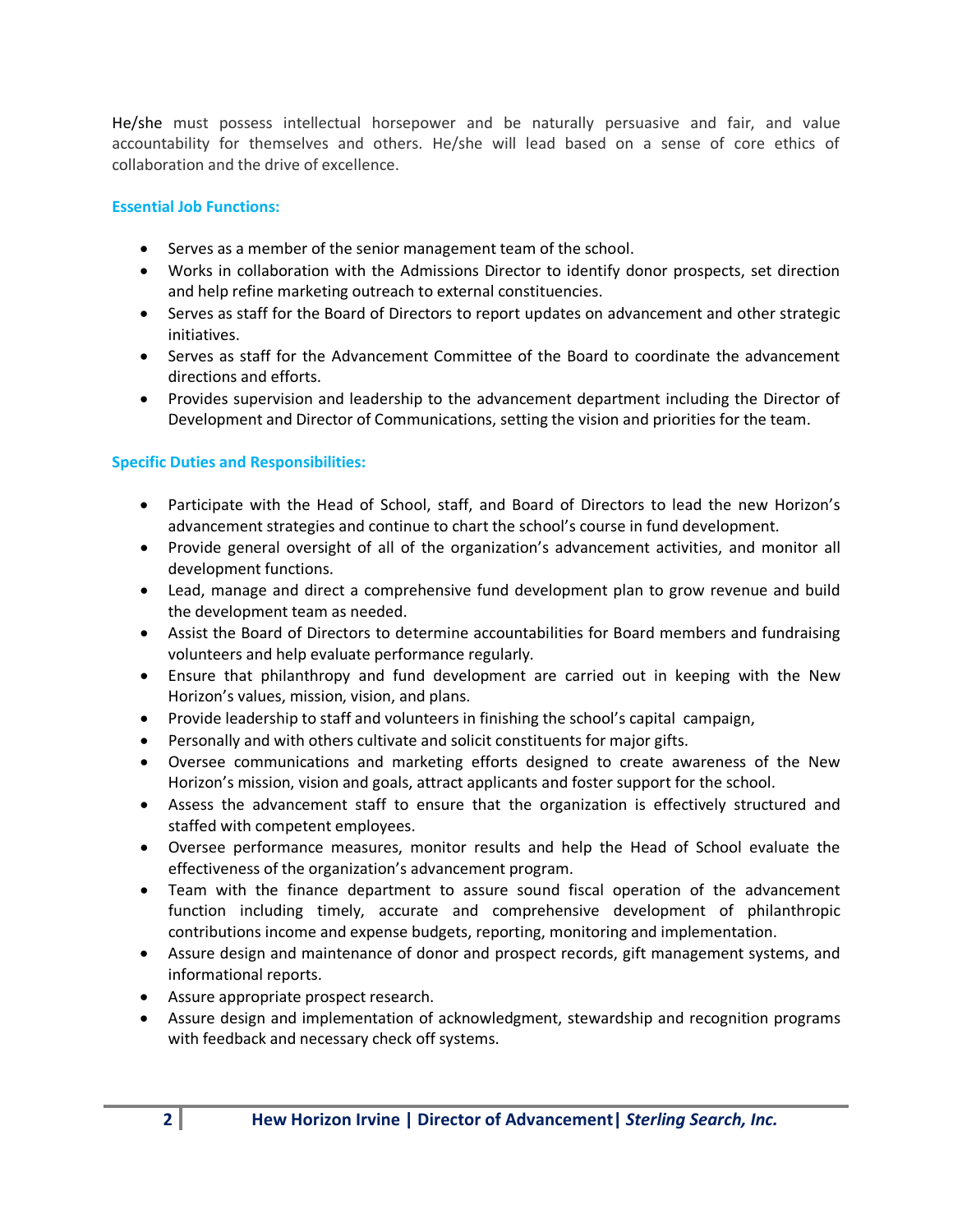- Ensure compliance with all relevant regulations and laws, maintain accountability standards to donors, and ensure compliance with code of ethical principles and standards of professional conduct for fundraising executives.
- Execute all other reasonable duties assigned by the Head of School

# **Professional Experience and Qualifications**

## We are seeking candidates offering the following qualifications:

- A demonstrated ability to plan and operate strategically, to build support for the New Horizon's mission and goals, to develop and strengthen fundraising infrastructure, to inspire staff, to develop strong working relationships with Boards of Directors and to develop effective fundraising programs.
- A minimum of five years of fundraising experience with two years of management experience with increasing levels of responsibility.
- Significant experience in and a successful track record of obtaining major gift, capital campaign and annual fund gifts through the development of deep relationships.
- A demonstrated track record of fundraising management and operations leadership, implementing development processes and systems to measure activity and accountability as well as forecasting.
- A strategic approach to development, with significant experience in cultivating and managing donors.
- Exceptional financial, organizational, and administrative skills.
- Demonstrated ability to plan, set goals and objectives, organize, and implement to completion.
- A strong interpersonal and communication skill set and demonstrated ability to work effectively with and gain the respect and support of the school's constituencies including faculty, staff, Board members, parents, grandparents, alumnae, alumnae parents and other key stakeholders.
- A track record as an effective communicator skilled at writing and public speaking; adept at writing proposals, solicitation letters, donor correspondence and other types of materials to enhance fundraising.
- Ability to juggle many responsibilities at once and to operate both independently with the flexibility to be part of a team.
- Computer literate: Working knowledge of Microsoft Word, PowerPoint, and Excel. Also, strong experience with fundraising database software. Raiser's Edge and Greater Giving a plus.
- Bachelor's degree required.

## The ideal candidate will demonstrate the following capabilities:

- A manager who leads by example and exemplifies the values and ethics of the organization
- An organized individual with strong creative and conceptual skills
- A doer who functions effectively without being autocratic or political; a team player who is inclusive, flexible, creative, energetic, and fair minded
- A decisive and resourceful individual who will accept responsibility and take charge of results, as well as work successfully with limited resources
- A self-starter who is confident enough to express opinions, to forge ahead when appropriate and hold back, when necessary, with a sensitivity to the feelings and opinions of others